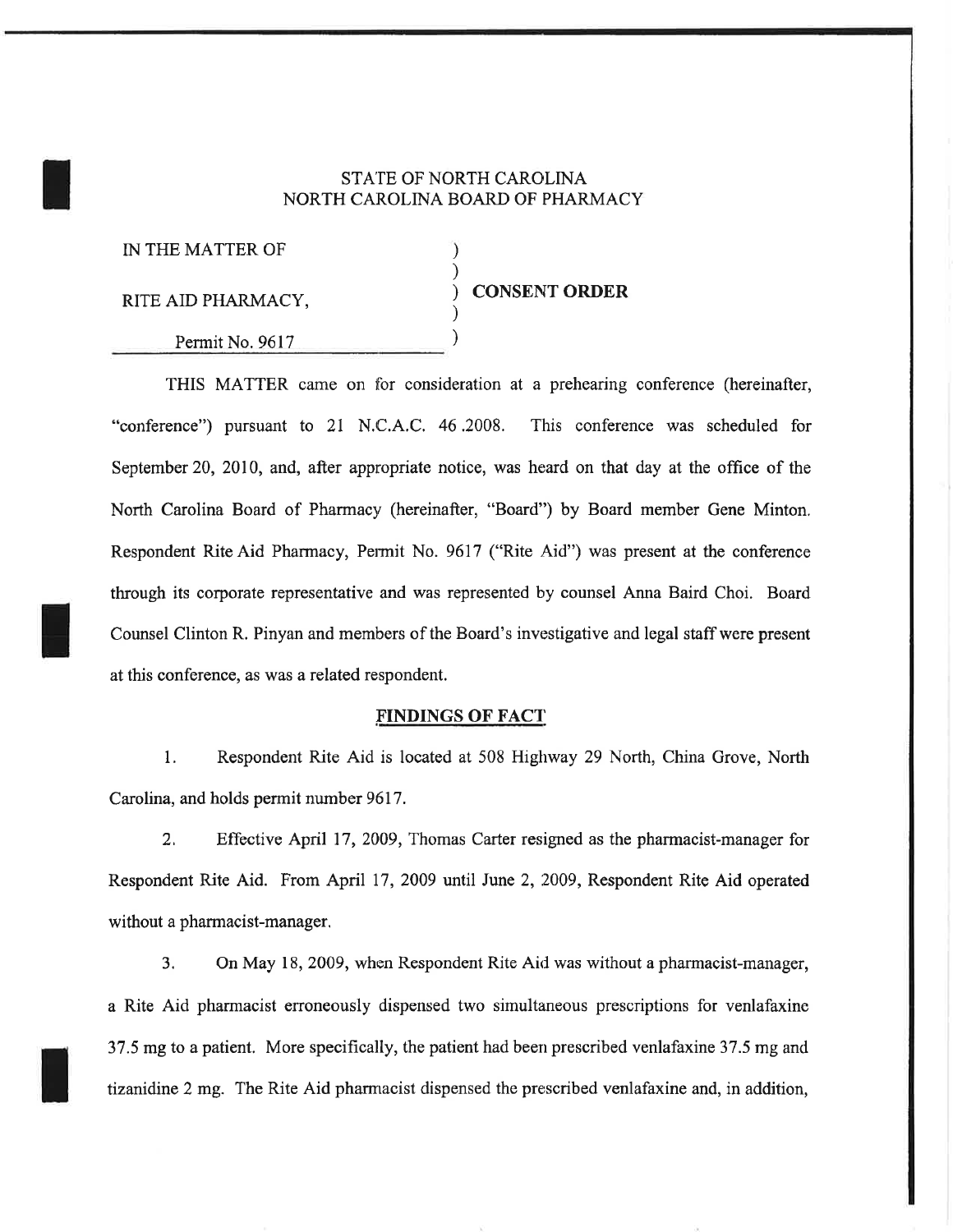dispensed a second vial of venlafaxine in place of the prescribed tizanidine. The second vial of venlafaxine was erroneously labeled as tizanidine and was erroneously logged into pharmacy records as being tizanidine.

4. On the date of the dispensing error, Respondent Rite Aid permitted more than two technicians to work under the supervision of one pharmacist without Board authorization, which contributed to an increased risk of patient harm. At the conference, Respondent Rite Aid acknowledged that it frequently did so, because the District Manager erroneously interpreted the technician-ratio requirement to permit a pharmacist to supervise more than two technicians, so long as no more than two technicians were performing technician functions at a particular time.

5, Also, on the date of the dispensing eror, Respondent Rite Aid permitted one pharmacist to dispense 312 prescriptions which, under the facts of this case, was a rate that posed a danger to the public health or safety.

6, On June 3, 2009, Respondent Rite Aid discovered that a 500-count bottle of Hydrocodone/APAP 5/500 mg (a schedule III controlled substance) was missing. Respondent Rite Aid subsequently performed an audit that revealed the loss of 7,983 dosage units of Hydrocodone/APAP at the pharmacy, broken down by the following strengths: 4,137 dosage units of  $10/500$  mg; 2,089 dosage units of  $10/325$  mg; 853 dosage units of  $5/500$  mg; 564 dosage units of 5/325 mg; 250 dosage units of 10/650 mg. The time period for this audit was from June 2008 to July 2009; however, as revealed by monthly audits by Respondent Rite Aid, the majority of these drugs were diverted during the time period when Respondent Rite Aid did not have a pharmacist-manager in April, May and June of 2009.

7. On June 2,2009, Ruth Pleasants became the temporary pharmacist-manager at Respondent Rite Aid. Because Ms. Pleasants was a temporary pharmacist-manager, by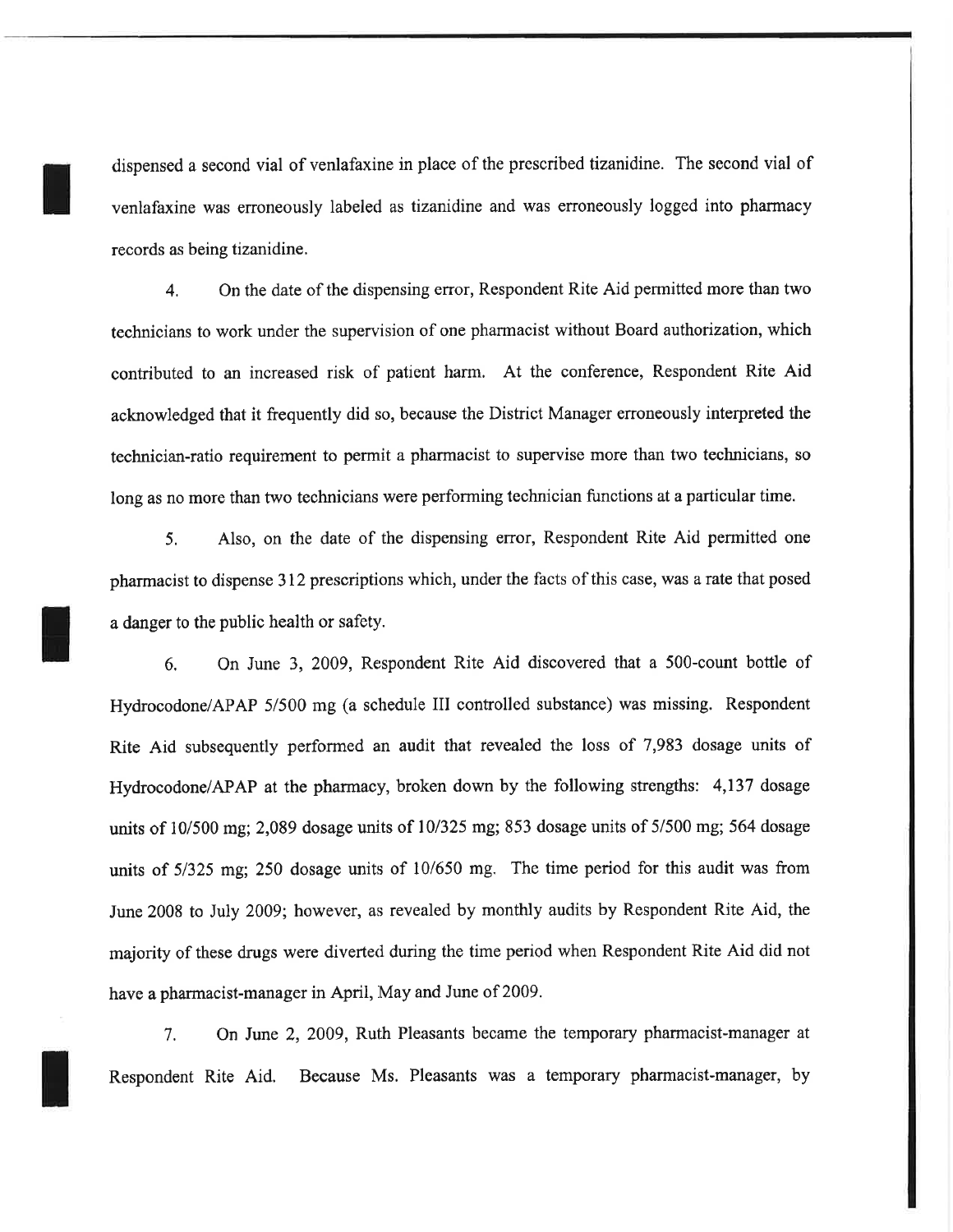opemtion of law, she ceased serving as pharmacist-manager on August 31, 2009. From August 31, 2009 until October 21, 2009, Respondent Rite Aid again operated without <sup>a</sup> pharmacist-manager.

## CONCLUSIONS OF LAW

Based on the above findings, the Board concludes as a matter of law:

l. Respondent Rite Aid violated N,C, Gen. Stat. \$\$ 90-85.154(c), 90-106, 90-108, 106-122,106-134 and 106-134,1; md 2l N,C,A.C. 4ó.1805,46.1811 and46.2502(a), (b), (d) and (e); and 21 U.S.C. §§ 331, 829 and 842.

2. Respondent Rite Aid admits that the conduct in this matter constitutes suffrcient grounds for disciplinary action on its permit under N.C. Gen. Stat, \$ 90-85,38(b).

Based upon the foregoing, and with the consent of the parties, IT IS THEREFORE ORDERED that the permit of Respondent Rite Aid, Permit No. 9617, is hereby SUSPENDED for seven (7) days. That suspension is stayed for one (1) year upon the following conditions:

i. Respondent Rite Aid shall violate no laws goveming the practice of pharmacy or the distribution of drugs;

ii. Respondent Rite Aid shall violate no rules and regulations of the Board; and

iii. Respondent Rite Aid shall cooperate with the Board, its attorneys, investigators and other representatives in any investigation and compliance with the provisions of this Consent Order.

If Respondent fails to comply with any terms or conditions of this Order, the period of stay described above shall be lifted and Respondent may be subject to additional disciplinary action by the Board.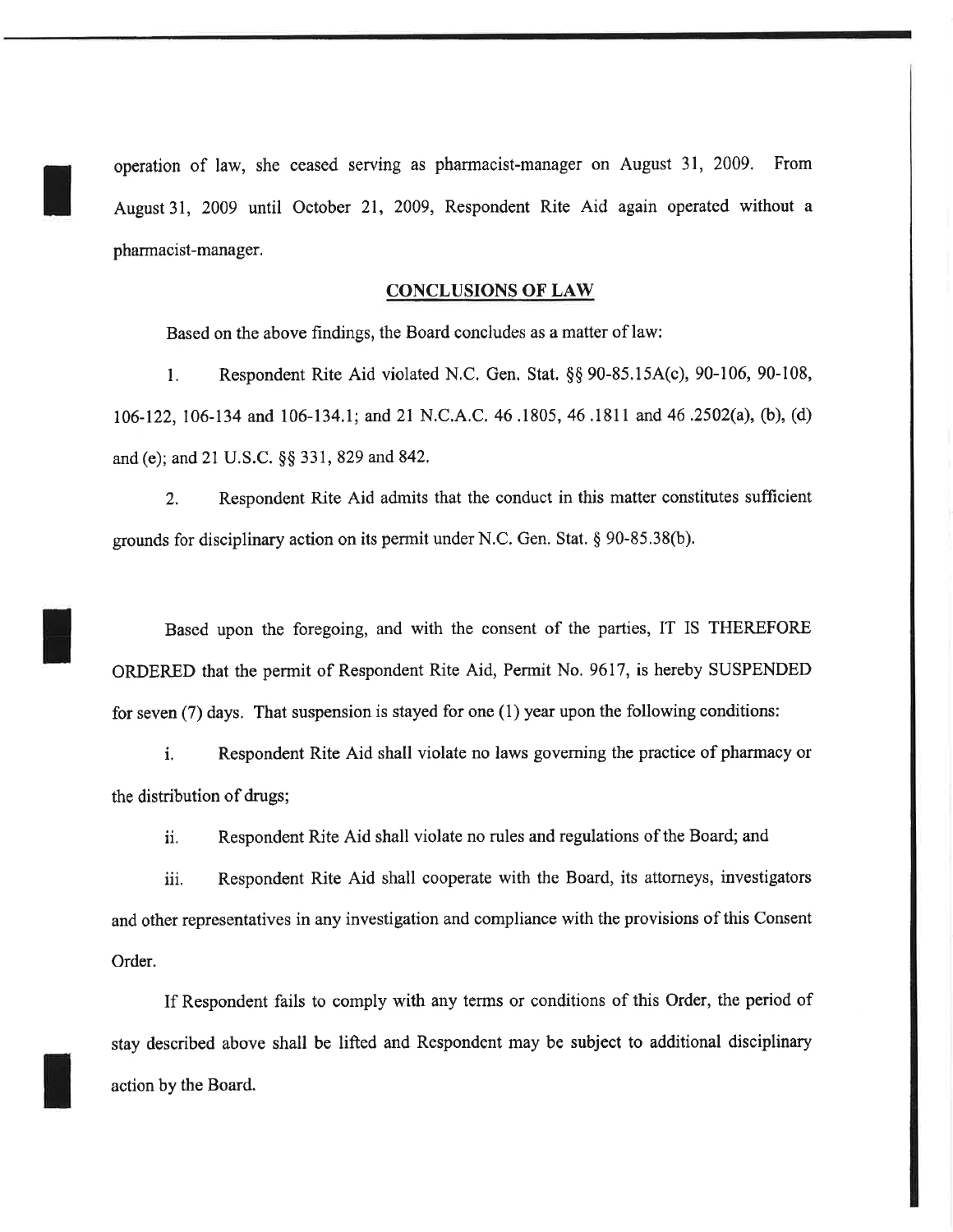This the  $\frac{1}{9}$ <sup>th</sup> day of October, 2010.

NORTH CAROLINA BOARD OF PHARMACY

We By: Jay W. Campbell, IV<br>Executive Director